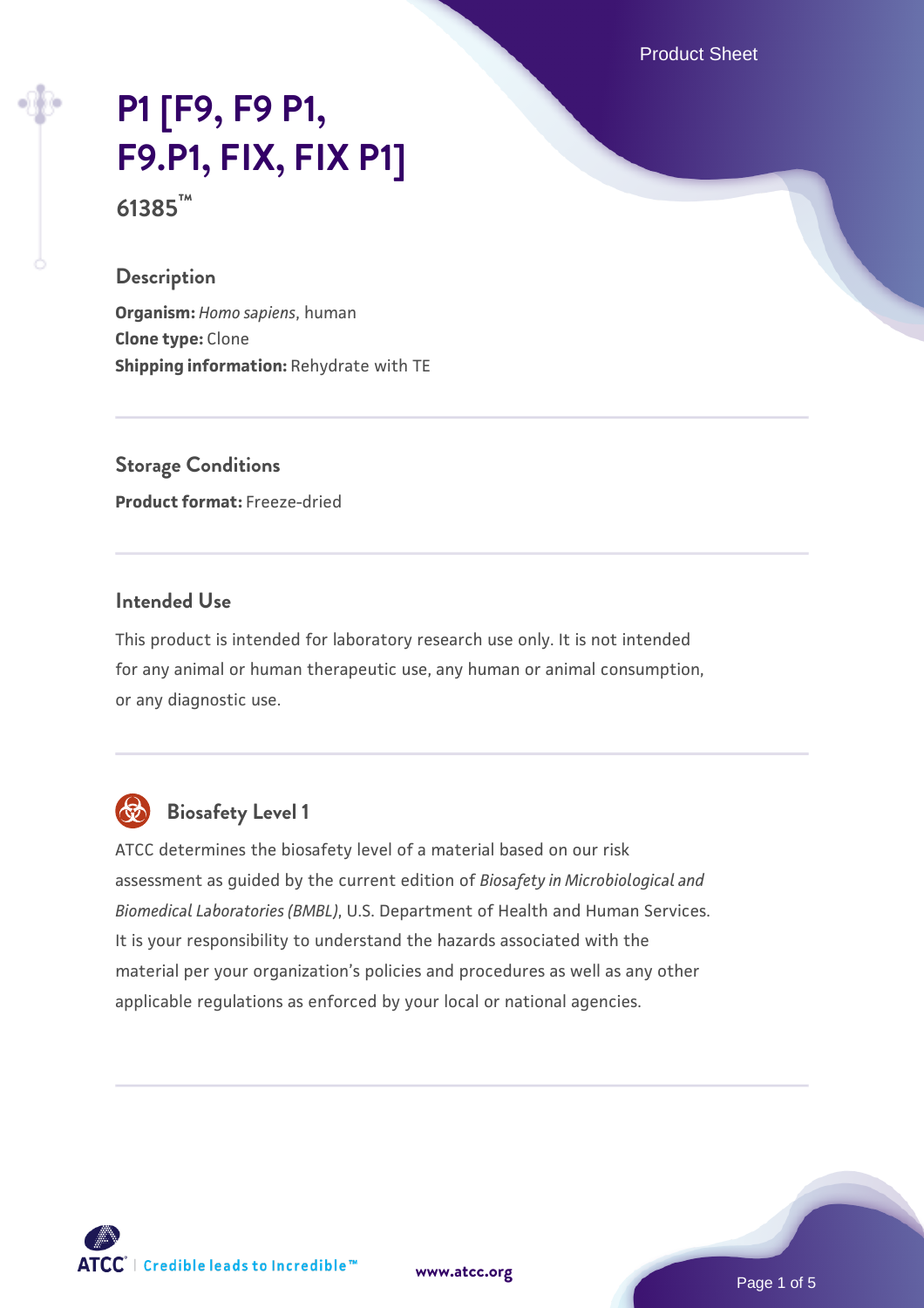# **[P1 \[F9, F9 P1, F9.P1, FIX, FIX P1\]](https://www.atcc.org/products/61385)** Product Sheet **61385**

# **Certificate of Analysis**

For batch-specific test results, refer to the applicable certificate of analysis that can be found at www.atcc.org.

#### **Insert Information**

**Insert size (kb):** 5 **Type of DNA:** genomic **Gene product:** coagulation factor IX (plasma thromboplastic component, Christmas disease, hemophilia B) [F9] **Alleles:** A1, A2, D2, C1, D1, C2

#### **Vector Information**

**Construct size (kb):** 9.399999618530273

#### **Material Citation**

If use of this material results in a scientific publication, please cite the material in the following manner: P1 [F9, F9 P1, F9.P1, FIX, FIX P1] (ATCC 61385)

#### **References**

References and other information relating to this material are available at www.atcc.org.

#### **Warranty**

The product is provided 'AS IS' and the viability of ATCC® products is



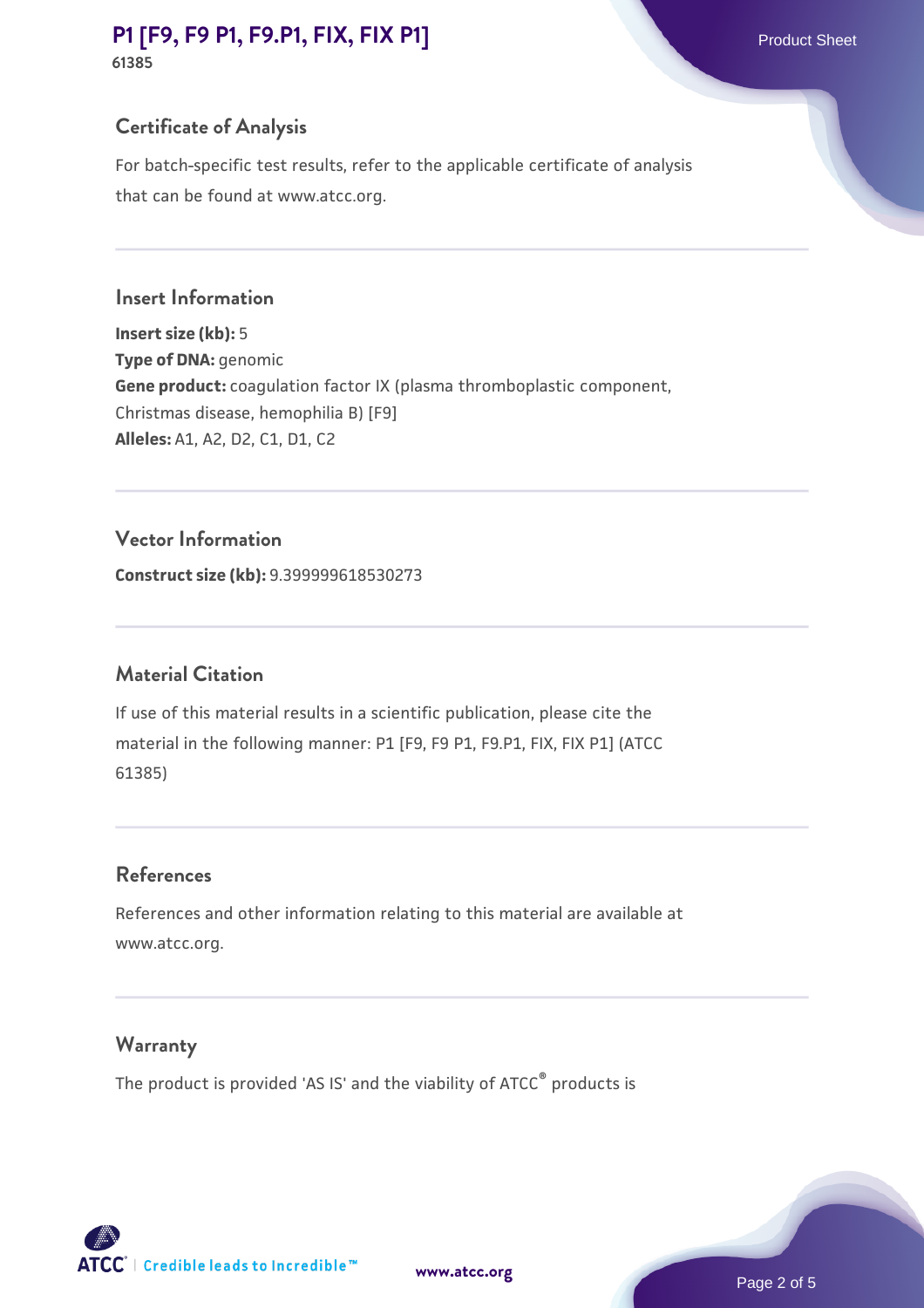# **[P1 \[F9, F9 P1, F9.P1, FIX, FIX P1\]](https://www.atcc.org/products/61385)** Product Sheet **61385**

warranted for 30 days from the date of shipment, provided that the customer has stored and handled the product according to the information included on the product information sheet, website, and Certificate of Analysis. For living cultures, ATCC lists the media formulation and reagents that have been found to be effective for the product. While other unspecified media and reagents may also produce satisfactory results, a change in the ATCC and/or depositor-recommended protocols may affect the recovery, growth, and/or function of the product. If an alternative medium formulation or reagent is used, the ATCC warranty for viability is no longer valid. Except as expressly set forth herein, no other warranties of any kind are provided, express or implied, including, but not limited to, any implied warranties of merchantability, fitness for a particular purpose, manufacture according to cGMP standards, typicality, safety, accuracy, and/or noninfringement.

#### **Disclaimers**

This product is intended for laboratory research use only. It is not intended for any animal or human therapeutic use, any human or animal consumption, or any diagnostic use. Any proposed commercial use is prohibited without a license from ATCC.

While ATCC uses reasonable efforts to include accurate and up-to-date information on this product sheet, ATCC makes no warranties or representations as to its accuracy. Citations from scientific literature and patents are provided for informational purposes only. ATCC does not warrant that such information has been confirmed to be accurate or complete and the customer bears the sole responsibility of confirming the accuracy and completeness of any such information.

This product is sent on the condition that the customer is responsible for and assumes all risk and responsibility in connection with the receipt, handling, storage, disposal, and use of the ATCC product including without limitation taking all appropriate safety and handling precautions to minimize health or



**[www.atcc.org](http://www.atcc.org)**

Page 3 of 5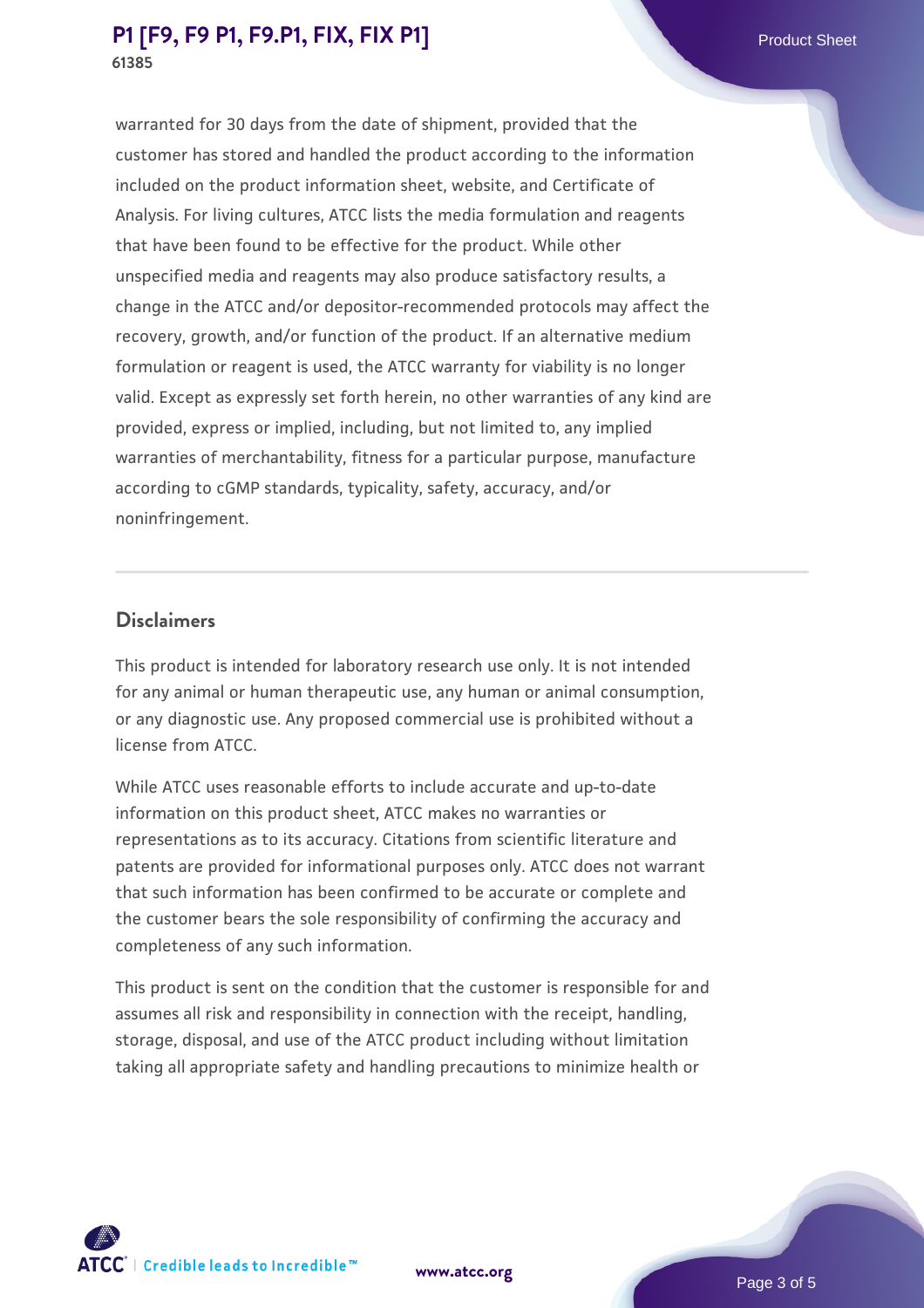environmental risk. As a condition of receiving the material, the customer agrees that any activity undertaken with the ATCC product and any progeny or modifications will be conducted in compliance with all applicable laws, regulations, and guidelines. This product is provided 'AS IS' with no representations or warranties whatsoever except as expressly set forth herein and in no event shall ATCC, its parents, subsidiaries, directors, officers, agents, employees, assigns, successors, and affiliates be liable for indirect, special, incidental, or consequential damages of any kind in connection with or arising out of the customer's use of the product. While reasonable effort is made to ensure authenticity and reliability of materials on deposit, ATCC is not liable for damages arising from the misidentification or misrepresentation of such materials.

Please see the material transfer agreement (MTA) for further details regarding the use of this product. The MTA is available at www.atcc.org.

# **Copyright and Trademark Information**

© ATCC 2021. All rights reserved. ATCC is a registered trademark of the American Type Culture Collection.

## **Revision**

This information on this document was last updated on 2021-05-19

# **Contact Information**

ATCC 10801 University Boulevard Manassas, VA 20110-2209 **IISA** US telephone: 800-638-6597